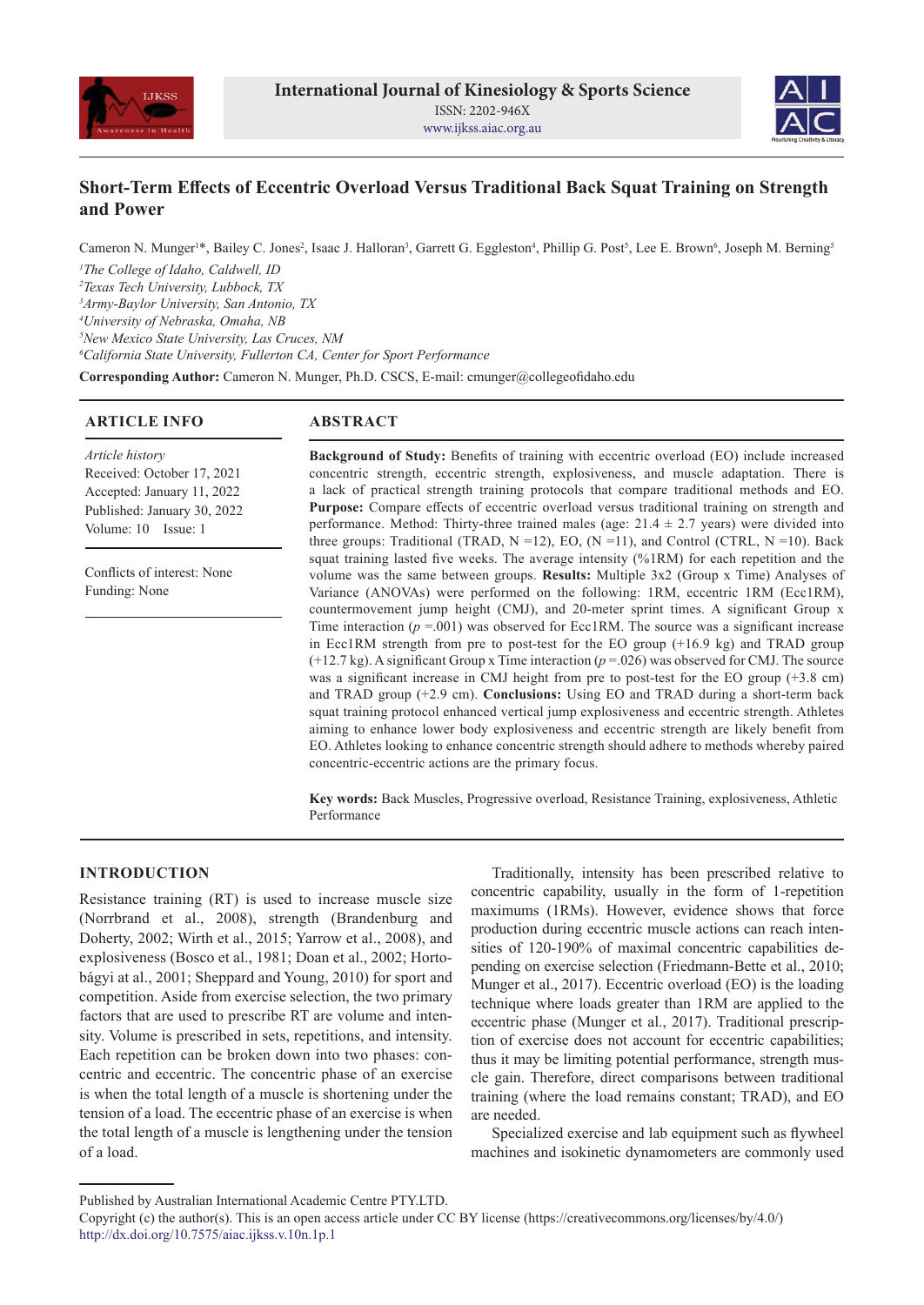to apply EO (Norrbrand et al., 2008; Baroni et al., 2011) and compare it to TRAD, however, one shortcoming in the research is that most studies do not equate for volume when comparing the two types of training. Baroni and colleagues (2001) confirmed this when they examined differences between maximal isokinetic eccentric versus concentric training of the knee extensors. Both exercise groups performed ten sets of ten repetitions. The results showed that the eccentric group produced greater mean and peak torque (53-133% and 54-121% greater, respectively) intensities than the concentric group. Despite sets and repetitions being equal between groups, the eccentric group produced more work, thus more volume since intensity is accounted for in volume. This is common in isokinetic studies unless sets and repetitions between groups are augmented to standardize volume. Volume may be a confounding variable when it remains uncontrolled in EO versus TRAD comparisons. Norrbrand and colleagues (2009) also examined the effects of EO versus TRAD using flywheels (EO) and a weight stack machine (TRAD) during knee extensions. The flywheel allows for variable resistance. That is, resistance is not constant throughout the entire range motion. In contrast, the resistance of the weight stack machine is isoinertial. There was an 8.7% increase in average work performed by the EO group versus the TRAD group, therefore volume was not the same even though sets and repetitions were equal among groups. The EO group experienced muscle hypertrophy of all quadriceps muscles and strength gain at several angles during maximal voluntary contraction. The TRAD group gained more strength during a dynamic strength test and hypertrophy of one quadricep muscle. Study designs need to be implemented that can definitively attribute training effects to EO rather than a combination of training mode and volume.

Eccentric hooks are a simple solution since they allow for equated volume by using average load per repetition. They can also be used in large, dynamic movements such as back squat, front squat, and bench press. Therefore, the purpose of the study was to compare the effects of EO and TRAD back squat training on strength and performance using eccentric hooks to equate volume between the two types of training. It was hypothesized that EO training would enhance explosive performance in the vertical jump, sprint split times, and would result in an increase both concentric and eccentric strength.

## **METHODS**

## **Participants and Study Design**

Forty-two resistance trained males were recruited for this quasi-experimental study design. G\*Power 3.1 was used to conduct an A-priori power analysis to determine that a sample size of forty-two subjects would be needed for the investigation (Effect size f:.25,  $\alpha$  error probability:.05, power:.80, groups: 3, number of measurements: 2, correlation among represented measures: 0.5, nonsphericity correction: 1). There was a 21% attrition rate. Nine subjects did not complete the study. Four subjects broke contact and quit for reasons undisclosed to the research team. Four subjects did not

meet the minimum strength requirement. One subject sustained an injury unrelated to the investigation. Thirty-three resistance trained males (age:  $23.4 \pm 2.7$  years, height: 174.9  $\pm$  10.6 cm, mass: 78.3  $\pm$  10.6 kg) completed the investigation before its end. Subjects were strategically placed into one of three groups once 1RMs were obtained. The mean 1RMs of the groups were continuously monitored as subjects were placed into groups and was primary means to counterbalance the groups. This method was used to prevent strength differences at baseline between groups. The three groups are as follows: 1) a traditional group where the load of a repetition remained constant (TRAD, n=12), 2) an eccentric overload group (EO, n=11) and 3) a control group (CTRL, n=10). To participate in the study, subjects had to meet the following criteria; 1) be free of musculoskeletal injury in the lower extremity within the past year, 2) be able to back squat their bodyweight to a depth whereby the thigh is parallel to the ground, 3) had routinely performed lower body RT two times per week on average for one year prior to the study, and 4) were between the age of 18 and 30 years old. Subjects were excluded from the study if they did not meet any one of the criteria listed. The dependent variables that were measured and analyzed were back squat 1RM, eccentric-only back squat 1RM (Ecc1RM), countermovement jump (CMJ) height, and sprint split time from 0-5 meters, 5-10 meters, 10-20 meters, and 0-20 meters. Training group (EO, TRAD, and CNTRL) served as the independent variables.

### **Pretest Day One**

This session took approximately 70 minutes to complete. Upon arriving to the lab, subjects read and signed an informed consent document approved by the University's Institutional Review Board (IRB). Then subjects read and completed the Physical Activity Readiness Questionnaire (PARQ). The PARQ is a screening document that requires participants to indicate if they have symptoms or a history of cardiovascular disease, musculoskeletal injury, if they are taking any medications, and if they know of any reason they should not be participating in physical activity. Answering 'Yes' to any of the questions precluded subjects' participation in the study. Next, subjects' height and body mass were recorded. A stadiometer was used to record height in centimeters of subjects, whereas a bodyweight measurement was collected in kilograms using a calibrated scale. Then subjects were guided in a general warm-up prior to performing the following tests in order: 1) A back squat 1RM, and 2) an Ecc1RM.

The EO group was familiarized with eccentric hooks (Fatgripz, Toronto, ON, Canada) as the final task on *Pretest Day One* since they were the only group to use them for training. For practice, the EO group completed 10 repetitions using an empty 20kg barbell and the eccentric hooks. Then they completed 5 repetitions with 80% of 1RM during the eccentric phase and 50% of 1RM during the concentric phase. Maximal back squat testing was performed on *Pretest Day One* to preclude subjects from any undue testing if they did not meet the minimum strength requirement. Testing procedures on *Pretest Day One* were ordered in a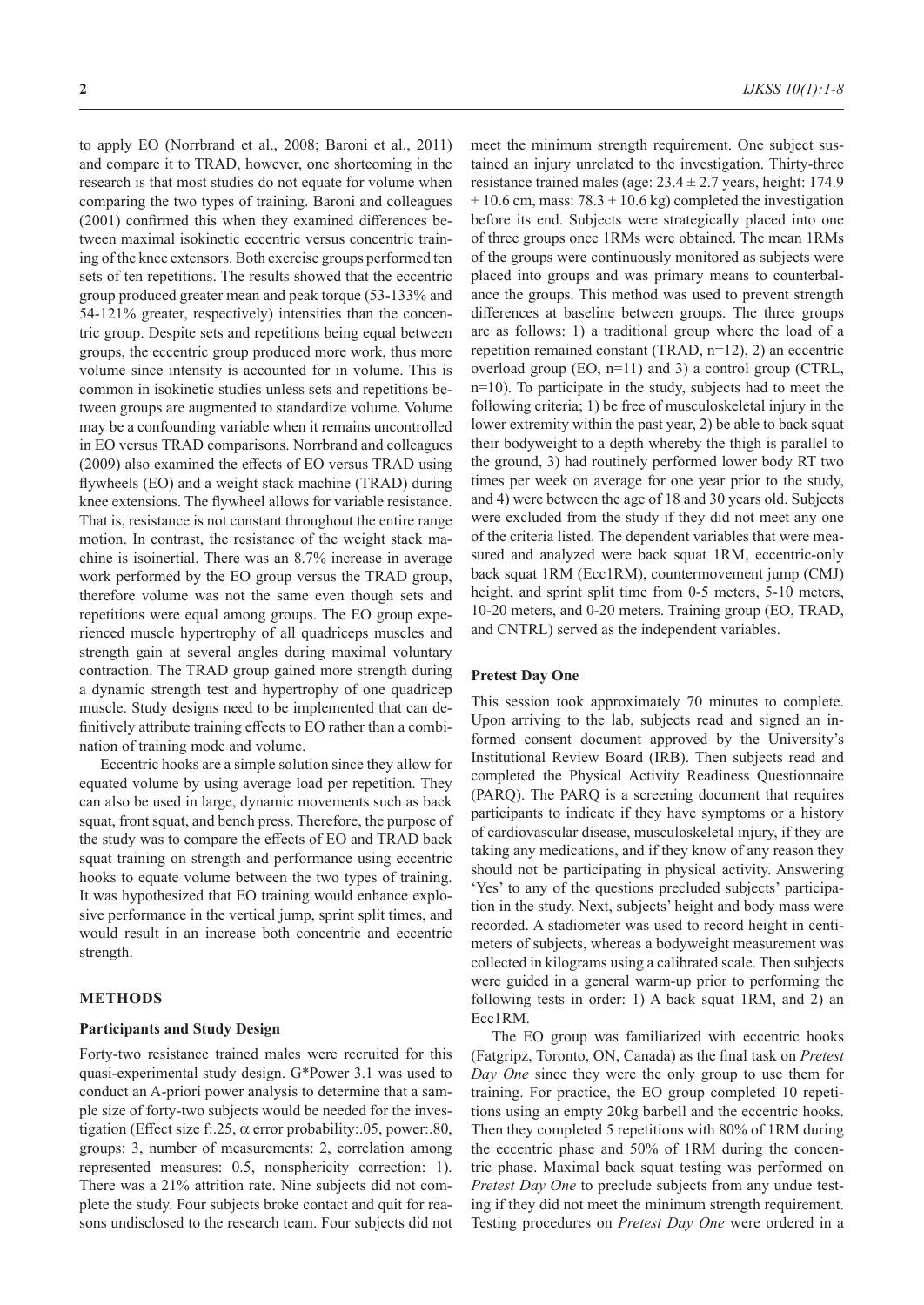manner that would allow loads to be lifted from light to heavy throughout the session.

# **Pretest Day Two**

This session required approximately 30 minutes to complete and was scheduled 2 to 4 days after the *Pretest Day One.*  Upon returning to the lab, subjects performed the same general warm-up as *Pretest Day One*, followed by a maximal countermovement jump (CMJ) and 20-meter sprint assessments. Assessments on this day were performed in order from least-fatiguing to most-fatiguing to minimize accumulated fatigue from test-to-test.

# **Post-Testing**

All subjects performed the first of two post-testing sessions within 4 to 7 days after the last training session. Most participants attended testing and training sessions on the same two days of each week at the same time, unless they had scheduling conflict. They completed the same tests in the same manner *Pretest Day One* and *Pretest Day Two*.

# **General Warm-Up**

The general warm-up was performed on testing and training days. It consisted of 18 meters of the following five exercises in order: 1) Alternating straight leg kicks (Kicking outward with a straight leg during alternating strides) 2) Walking knee tucks (grabbing the foot and knee to stretch the glutes while performing alternating strides), 3) Walking lunges, 4) High knees (flexing at the hips to bring the thigh parallel to the ground during alternating strides), and 5) karaokes (a lateral movement involving crossovers in front of and behind the lead leg during alternating strides). Each warm-up exercise was demonstrated for the subjects. Similar warm-ups are often used in performance-related studies (Bartolini et al., 2011; Nealer et al., 2017).

### **Back Squat Warm-Up**

The warm-up sets were relative to the subjects' predicted 1RM, which was verbally supplied by subjects and based off recent lifting experience. and the same loads were used for pretesting and post-testing. They started submaximal testing by doing a 10-repetition warm-up set with a standard 20kg barbell only. Then they did 7 back squats at 60%, 4 at 70%, 2 at 80%, and 1 at 90% of their predicted 1RM. Three minutes of rest was taken between each set.

### **Concentric 1RM**

Testing of subjects' 1RM ensued immediately after the *Back Squat Warm-Up*. The first 1RM attempt was equal to the subjects' predicted 1RM. If successful, subjects had 4 more attempts to attain their actual 1RM with three minutes of rest between each attempt. Load was increased until subjects failed a lift. Squats that were not performed to a depth of thigh parallel to the ground were deemed a failed lift. Subjects were excluded from the study if they were unable to squat their own bodyweight because eccentric overload is considered an advanced lifting technique.

## **Eccentric 1RM**

Once subjects' 1RM was established, Ecc1RMs were conducted. Safety bars within the squat rack were adjusted so that the barbell sat on the safety bars when the subject reached a squat depth of thigh parallel to the ground. Subjects performed a warm-up of 4 eccentric-only back squats at 60%, 3 at 80%, 2 at 90%, and 1 at 100% of 1RM by lowering the bar to the safeties. A spotter assisted the lifter by actively moving the bar upward during the concentric portion of all repetitions of submaximal sets to minimize accumulated fatigue. The commands were communicated to participants at a cadence of 60 beeps per minute, which was ensured by a metronome. The commands were "Squat…one…two… three…up." Then, subjects had 4 attempts to attain their Ecc1RM after completing the warm-up. A spotter was not used during these repetitions as lifters could safely lower the loaded barbell onto the safety bars in the power rack. Three minutes of rest was given between each attempt and is consistently used in large, dynamic movements involving heavy loads (Archer et al., 2016; Maulit et al., 2017). Lowering the bar to the safeties prior to the lapsing of 3 seconds resulted in a failed attempt. Only successful repetitions were used for analysis of Ecc1RM. Three seconds during the eccentric muscle action is a time constraint consistently used during eccentric overload repetitions of multi-joint exercises (Kelly et al., 2015; Meneghel et al., 2014; Wirth et al., 2015).

#### **Countermovement Jump (CMJ)**

This test was used to assess muscular explosiveness. High performance in this test was characterized by high displacement off the ground. Performance of a countermovement jump was explained and demonstrated by an investigator to standardize the procedure. The investigator ensured that the subjects' feet were placed between hip and shoulder width, and that subjects initiated the movement by using a forceful downward arm swing. The external coaching cue and statement used were "During your jump you should reach for, and tap, the highest vane on the vertical jump device (Vertec, Knoxville, TN)." Three warm-up jumps were performed prior to testing at 50%, 75%, and 90% of maximal effort. Thirty seconds of rest was given between each jump. Next, they performed max effort jumps with 30 seconds of rest between jumps until there was not an increase in jump height. Thirty seconds of rest between jumps does not negatively affect jump performance (Pinto et al; 2014). The highest max-effort vertical jump was recorded.

#### **Twenty-Meter Sprints**

Twenty-meter sprints are a test of horizontal power. The subjects must produce rapid succession of strides with high force to propel themselves forward. High performance in this test is characterized by low times at several different intervals of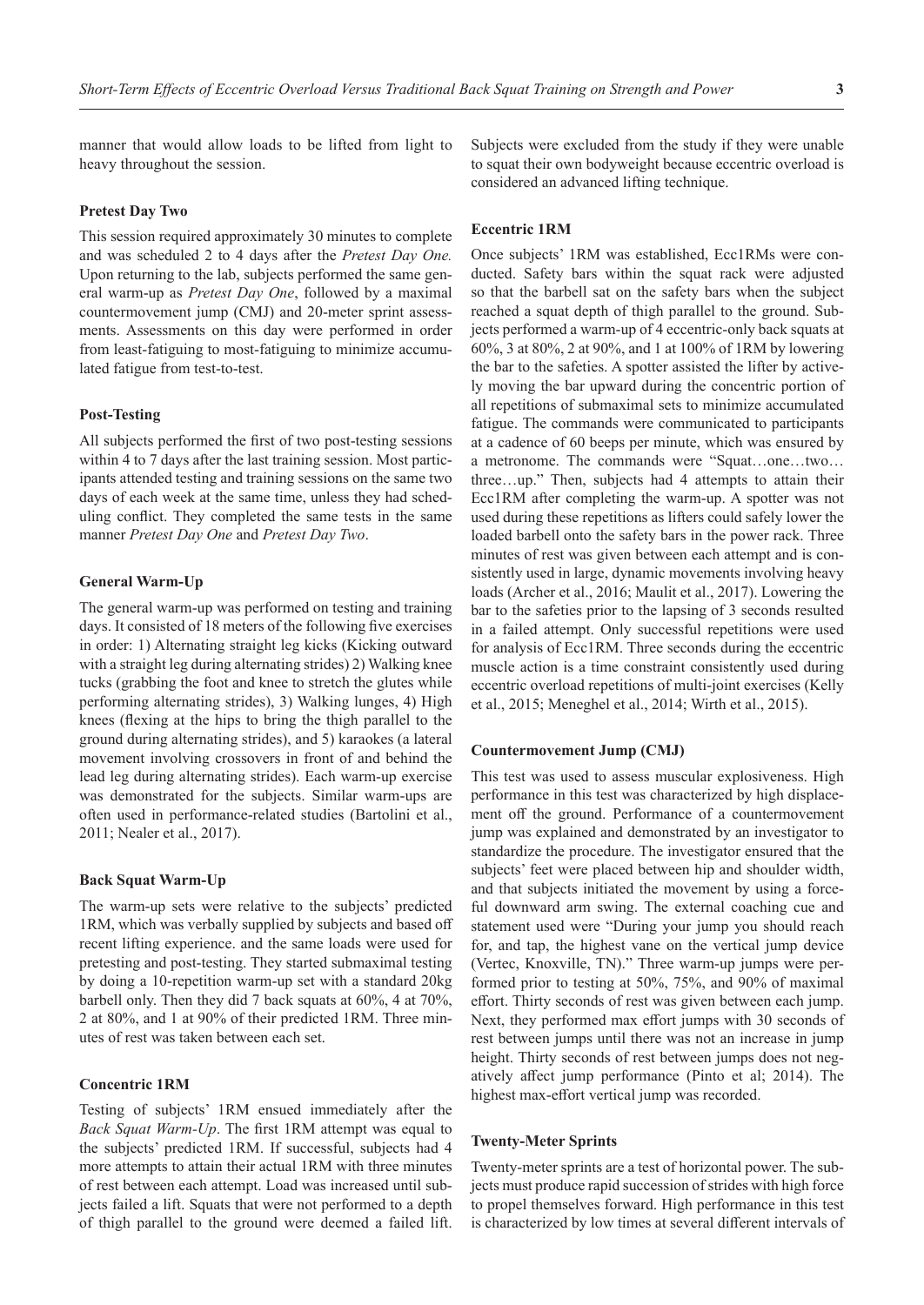the sprint. Sprinting took place on a flat concrete run using an electronic laser timing device (Brower Timing Systems, Draper, UT). The laser timing devices were set at a height of 1 meter off the ground except for the first laser, which was set at foot height and caught the initial movement of the foot. All sprints were performed in sneakers using a staggered two-point stance. Subjects were instructed to perform two warm-up sprints at 75% and a 90% of their perceived maximal effort. One minute of rest was given between warmup trials. Next, 2 maximal effort sprints were performed with two minutes of rest between each trial. Two minutes of rest between max effort sprints has been used in previous research (Nealer et al., 2017). Split times from 0-5 meters, 5-10 meters, and 10-20 meters were recorded. The total time of the sprint (0-20 meters) was also used for analysis. Split times from the fastest overall sprint were used in data analysis.

#### **Training**

Training sessions took approximately 30 minutes to complete. Subjects trained twice a week over five weeks. This protocol was used to be consistent with other short-term training studies (Norrbrand et al., 2008; Friedmann-Bette et al., 2010). Subjects were instructed to maintain habitual lower body training frequency, but to replace two of their leg training days with the exercise prescribed during the study. The purpose of this instruction was to attenuate the effects that could potentially be caused by changes in habitual frequency. All prescribed training sessions were preceded by at least 48 hours of rest for the lower body. Volume and intensity changed twice throughout the five-week training cycle for experimental protocol groups (EO and TRAD). Volume was reduced, and intensity was increased as training progressed. Volume and intensity were equated for the training groups. The average relative load per repetition was equal between groups. For example, the EO group performed squats at 105% of 1RM during the eccentric phase, and 55% of 1RM during the concentric phase, which is an average of 80% of 1RM per repetition therefore, the TRAD group performed squats at 80% of 1RM. Eccentric hooks, capable of temporarily overloading the eccentric phase of back squats, were used by the EO group (Figure 1). All eccentric overload repetitions were supervised and controlled by two investigators that manually replaced the eccentric hooks on the bar after each repetition. The eccentric hook height was preset to unhinge from the bar at a squat depth where the thigh was parallel to the ground.

The eccentric phases of all back squats for the EO group were performed to a 3-second cadence, which was ensured by a metronome and commanded by an investigator. Subjects were instructed to complete the concentric action as fast as possible upon hearing the word "Up." Prior to each training session, all subjects completed the *General Warm-Up* followed by a squat-specific warm-up throughout the training. The training warm-up consisted of 10 back squat repetitions with a 20kg barbell only, then 7 at 60%, 4 at 70%, and 2 at 75% of their 1RM.

Figure 2 outlines the testing and periodized training procedures for each group. The first training block lasted two weeks



**Figure 1.** 1) Starting position of squat with eccentric hooks loaded onto the bar prior to eccentric phase. 2) Bottom of squat where loaded eccentric hooks have released from bar. 3) End position after explosive concentric phase with less load then eccentric

and the EO group performed 4x5 repetitions at 105% of 1RM eccentrically, and 55% of 1RM concentrically. The TRAD group performed 4x5 at 80% of 1RM. The second training block lasted another two weeks and the EO group performed 3x4 at 110% of 1RM eccentrically, and 60% of 1RM concentrically. The TRAD group performed 3x4 at 85% of 1RM. The last raining block lasted one week and the EO group performed 3x2 at 115% of 1RM eccentrically, and 65% 1RM concentrically. The TRAD group performed 3x2 at 90% of 1RM.

The CTRL group attended training sessions of equal time commitment to the training groups. Instead of squatting, they did self-selected upper body resistance exercise. They were encouraged to maintain their regular lower body training regimen to prevent lower body strength loss.

#### **Statistical Analysis**

Multiple one-way Analyses of Variance (ANOVAs) were used to detect differences at baseline between the groups for all dependent variables. Multiple 3x2 (Group x Time) ANO-VAs were performed on the following dependent variables; 1RM, Ecc1RM, CMJ. A 3x2x4 (Group x Time x Split) ANO-VA was performed on sprint split times (0-5, 5-10, 10-20, 0-20 meters). Alpha level was set to 0.05 and International Business Machines' Statistical Package for the Social Sciences (SPSS), version 26, was used for all statistical procedures.

#### **RESULTS**

#### **Baseline Data**

There were no statistical differences between groups at baseline for all dependent variables (Table 1).

#### **1RM**

The 3x2 ANOVA did not reveal a Group by Time interaction  $[F(2, 30) = .047, p = .093)$ . A main effect of Time  $[F(1, 30) = 41.84, p < .001]$  was observed where posttest (129.3  $\pm$  31.3 kg) was greater than pretest (120.8  $\pm$ 31.4 kg). There was no effect of Group ( $p = .865$ ).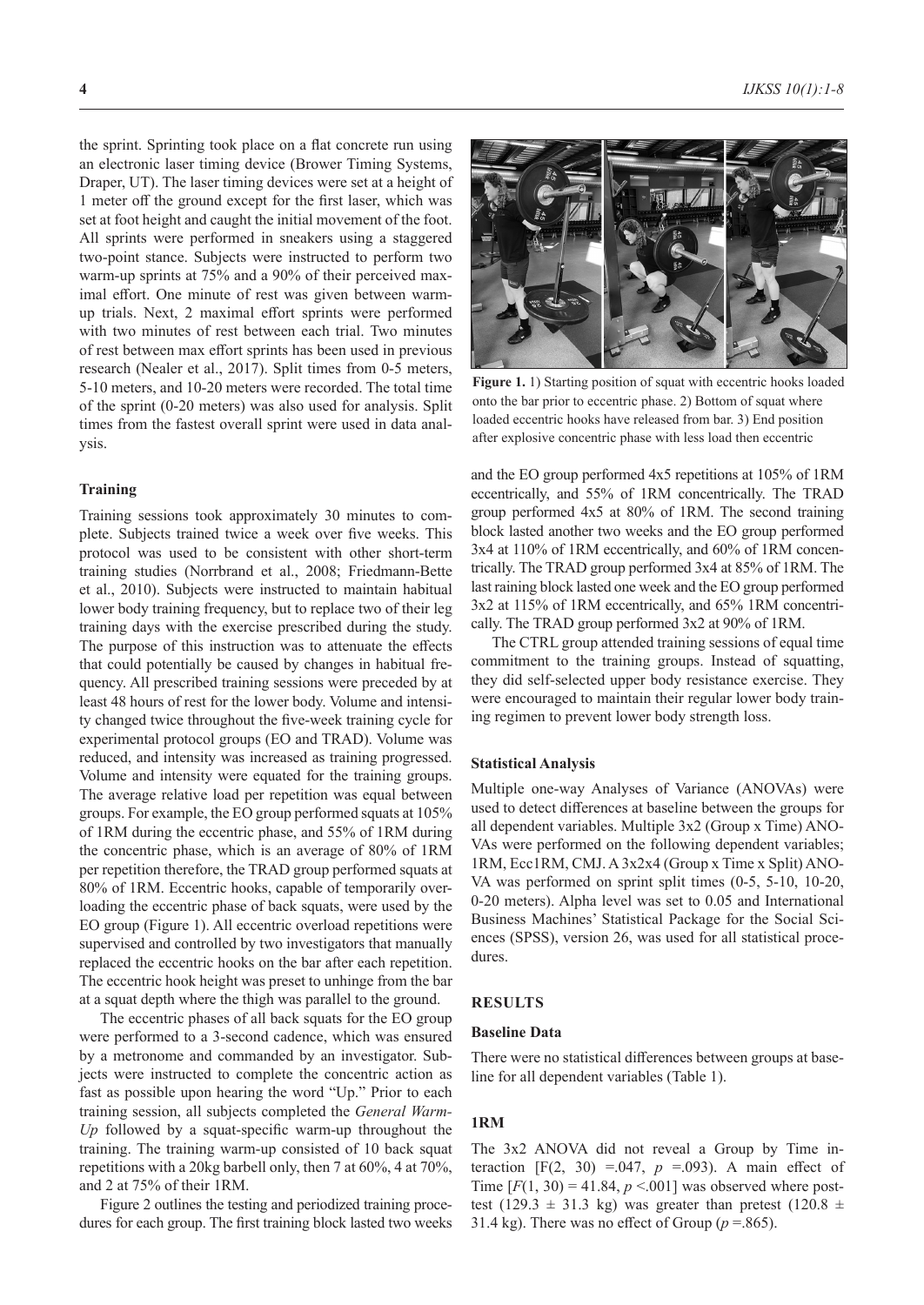| $\overline{\phantom{0}}$ |                    |                    |                    |            |
|--------------------------|--------------------|--------------------|--------------------|------------|
| Variable $(M\pm SD)$     | Group              |                    |                    | $p$ -value |
|                          | $EO (n = 11)$      | $TRAD (n = 12)$    | $CNTRL (n = 10)$   |            |
| Age (years)              | $21.09 \pm 3.239$  | $21.58 \pm 3.029$  | $21.50 \pm 1.90$   | 0.907      |
| Height (cm)              | $177.86 \pm 7.07$  | 172.98±8.42        | $173.93\pm4.52$    | 0.232      |
| Mass $(kg)$              | $76.80 \pm 10.83$  | $80.53 \pm 11.37$  | 77.29±9.85         | 0.668      |
| $CMJ$ (cm)               | $62.00 \pm 8.27$   | $59.37 \pm 9.82$   | $62.48 \pm 11.80$  | 0.730      |
| $0-5$ meters $(s)$       | $1.57 \pm 0.18$    | $1,65 \pm 0.17$    | $1.52 \pm 0.18$    | 0.263      |
| $5-10$ meter $(s)$       | $0.80 \pm 0.16$    | $0.75 \pm 0.07$    | $0.78 \pm 0.03$    | 0.500      |
| 10-20 meters $(s)$       | $1.29 \pm 0.17$    | $1.35 \pm 0.09$    | $1.31 \pm 0.05$    | 0.457      |
| $0-20$ meters $(s)$      | $3.66 \pm 0.21$    | $3.75 \pm 0.25$    | $3.61 \pm 0.19$    | 0.372      |
| $1RM$ (kg)               | $119.58 \pm 32.93$ | $123.04 \pm 35.02$ | $119.30 \pm 28.23$ | 0.954      |
| $EcclRM$ $(kg)$          | $141.23 \pm 40.36$ | 145.15±35.77       | 144.70±35.10       | 0.964      |

**Table 1.** Baseline Values by Group [Countermovement (CMJ), 1-Repetition Maximum (1RM), Eccentric 1-Repetition Maximum (Ecc1RM)]



**Figure 2.** General layout of testing and training procedures

# **Ecc1RM**

A significant Group x Time interaction  $[F(2, 30) = 9.39]$ , *p* =.001] was observed as group differences emerged from the pre-test to post-test. The interaction was due to a significant increase in mean Ecc1RM strength from pre to post-test for the EO group  $(+16.9 \text{ kg})$  and TRAD group  $(+12.7 \text{ kg})$ . The CNTRL group (+2.0 kg) showed no differences from the pre to post-test (Figure 3).

# **CMJ Height**

A significant Group x Time interaction  $[F(2, 30) = 4.12]$ , *p* = 026] was observed for CMJ from the pretest to post-test. The source of the interaction was related to a significant increase in mean CMJ height from pre to post-test for the EO group  $(+3.8 \text{ cm})$  and TRAD group  $(+2.9 \text{ cm})$ . The CNTRL group (+0.0 cm) showed no differences from the pre to posttest (Figure 4).

#### **Twenty-meter sprints**

The 3x2x4 ANOVA did not reveal a 3-way interaction [F(6,  $26$ ) = 1.192,  $p = 318$ ].

The 3x2x4 ANOVA revealed a 2-way significant Time by Split interaction  $[F(3, 29) = 4.758, p = .027]$ . The source



**Figure 3.** Ecc1rm strength by group at pre and post-test \*Significantly greater than pretest



**Figure 4.** Cmj height by group at pre and post-test \*Significantly greater than pretest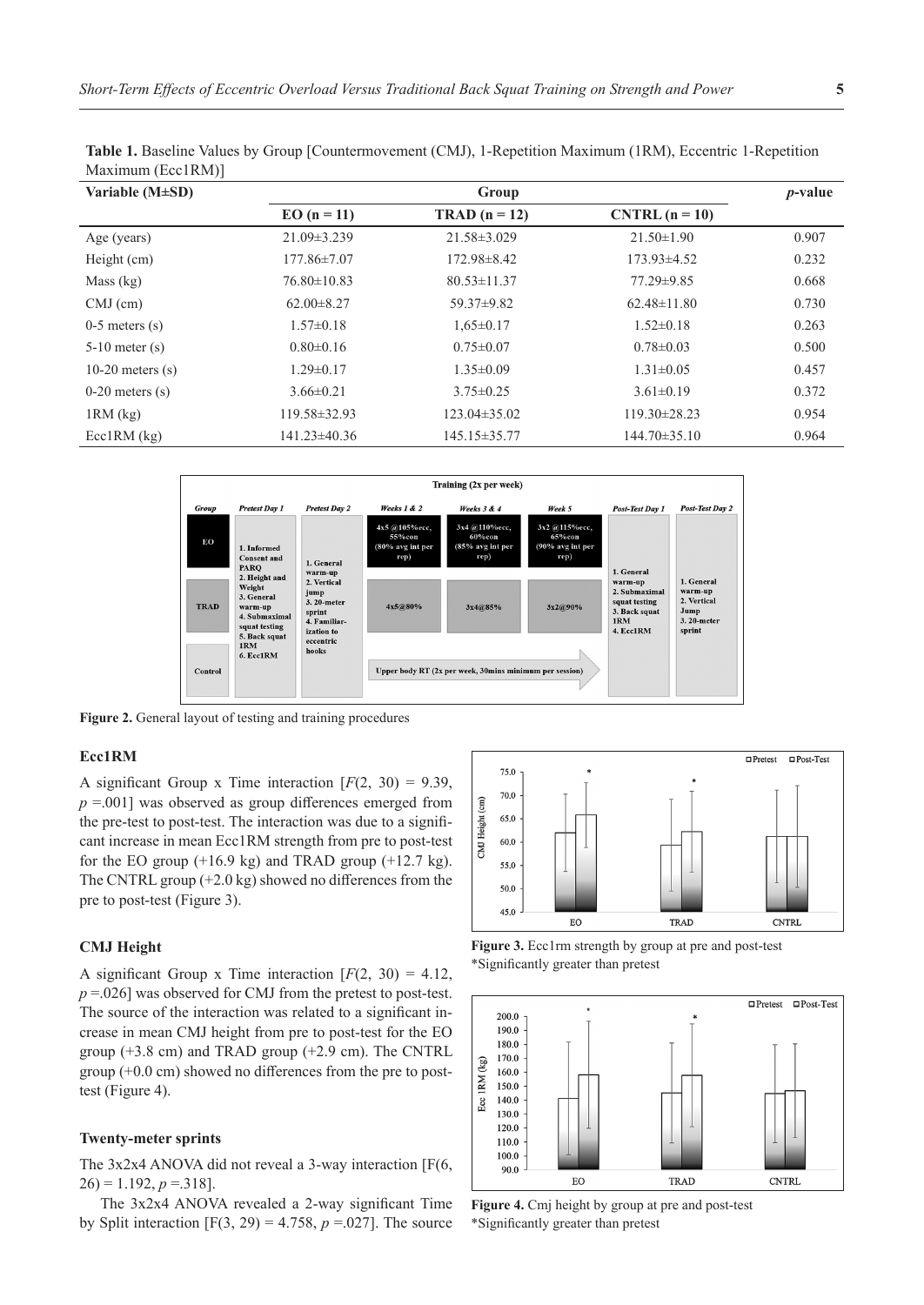of the interaction was related to a decrease in time during sprints from pretest (1.837 seconds) to post-test (1.800 seconds) and between splits  $(0-5 \text{ meters} = 1.535 \text{ seconds}; 5-10$ meters = 0.782 seconds; 10-20 meters = 1.321 seconds; 0-20 meters = 3.638 seconds). There was no main effect of group  $[F(2, 30) = 0.777, p = 469].$ 

## **DISCUSSION**

The purpose of the study was to compare the effects of EO and TRAD back squat training on strength and performance using eccentric hooks. The findings were that EO and TRAD resulted in significantly greater Ecc1RMs and greater CMJ height over the control group. The mean change in eccentric strength and CMJ height was greater for the EO group than the TRAD group, however it was not statistically different. The results suggest that there may be concurrent overlap and specificity between the training types. The reasons for overlap in this study may be twofold.

First is that adaptation is not exclusive to action type used in training. For example, eccentric strength may be gained when training focuses on concentric actions (Colliander and Tesch, 1990) and concentric strength may be gained when training focuses on eccentric actions (Fernandez-Gonazalo et al., 2014; Vikne et al., 2006). This interplay between eccentric and concentric training was examined by Colliander and Tesch (1990) when they compared concentric-only and concentric-plus-eccentric isokinetic training of the quadriceps over a 12-week period. Males in both experimental groups increased eccentric and concentric peak torque. This has been further demonstrated by Fernandez-Gonzalo and colleagues (2014) when using flywheel squat training to overload eccentric muscle actions. Groups of men and women increased concentric 1RM, squat jump height, drop jump height, and power production during submaximal loads in the back squat. It has also been supported by Vikne and colleagues (2006) when they trained the elbow flexors of 22 men with maximal eccentric-only and concentric-only exercise. The eccentric and concentric groups gained similar amounts 1RM strength of the elbow flexors. Second, the TRAD group, which used the isoinertial (constant load) method of training, still performed a substantial amount of eccentric work in their lifting protocol even though it was not 'overload.' This factor likely contributed to development of eccentric strength for the TRAD group.

Specificity, as it relates to muscle action type and kinetic factors, may be a reason for greater eccentric strength gain and CMJ height for the experimental groups. Although they were not statistically different, the mean differences at pre and post-testing between TRAD and EO trend towards the idea that training is specific to action type and kinetic specificity. One factor associated with back squats is a vertical ground reaction force vector. EO and TRAD back squats both yield vertical ground reaction force vectors. EO exhibits a greater magnitude of forces during eccentric phase relative to the concentric phase, which is similar to how the countermovement jump exhibits greater ground reaction forces during the eccentric phase by use of a forceful arm swing. In contrast to EO and TRAD back squatting, sprints

yield a ground reaction force vector direction that is angled in the forward direction rather than vertically. The difference between force vector directions between sprinting and squatting may be the reason for lack of carryover into sprinting.

One limitation of the current study is that physiological mechanisms were not tied into the performance results. Areas that should be further explored to explain the mechanisms behind eccentric training include the role of titin in skeletal muscle contraction, tissue dynamics, and neuromuscular behavior. The evidence seems to suggest that concentric actions should be paired with eccentric actions in most scenarios since eccentric training provides many physiological benefits. For instance, eccentric overload with flywheels results in greater muscle hypertrophy than TRAD (Norrbrand et al., 2008) in both men and women (Fernandez-Gonzalo et al., 2014). Type II muscle fibers are more susceptible to mechanical stress than Type I fibers during heavily-loaded eccentric muscle actions. In turn, Type II fibers also seem to experience more muscle hypertrophy than Type I fibers (Hortobágyi et al., 1996; Vikne et al., 2006). Adaptation is detectable in as little as six weeks at the single-fiber level using eccentric-focused exercise (Friedmann-Bette et al., 2010). Last, there may be a gradual shift in fiber type towards the type II phenotype (Hakkinen & Komi, 1983; Vikne et al., 2006). These findings are particularly useful in the development of strength and explosive athletes.

This study contributes to an area within the human performance literature that is needed. There are still many questions about the implementation of EO in training programs. The role of this study was to make a comparison between EO and TRAD while controlling for volume. In doing so, a substantial amount of eccentric work was assigned to both groups. This is a limitation that future research endeavors may want to consider when implementing a comparative study design.

Several studies have examined the effects of EO acutely (Bosco at al., 1981; Doan et al., 2002; Drury et al., 2006; Munger et al., 2017, Sheppard and Young, 2010;). and over the short-term (Brandenburg and Doherty, 2002; Friedmannn-Bette at al., 2010; Higbie et al., 1996; Hortobágyi,et al., 2001; Norrbrand et al., 2008; Nosaka and Newton, 2002; Vikne et al., 2006; Wirth et al., 2015; Yarrow et al., 2008). Future studies should investigate the long-term effects to add to the chronological knowledge of EO.

# **CONCLUSION**

The practical implications are that use of a short-term eccentric overload program is beneficial to athletic performance when vertical explosiveness and eccentric strength is important, however similar results can be obtained by implementing TRAD training. Therefore, athletes that perform explosive movements and experience heavy eccentric loading, such as jumps, jump-landings, negative accelerations, and changes in direction, may benefit from eccentric overload. However, if concentric strength is the primary factor in competitive events, such as strongman or powerlifting, athletes should consider TRAD and other paired concentric-eccentric training. Coaches and athletes should consider the principles of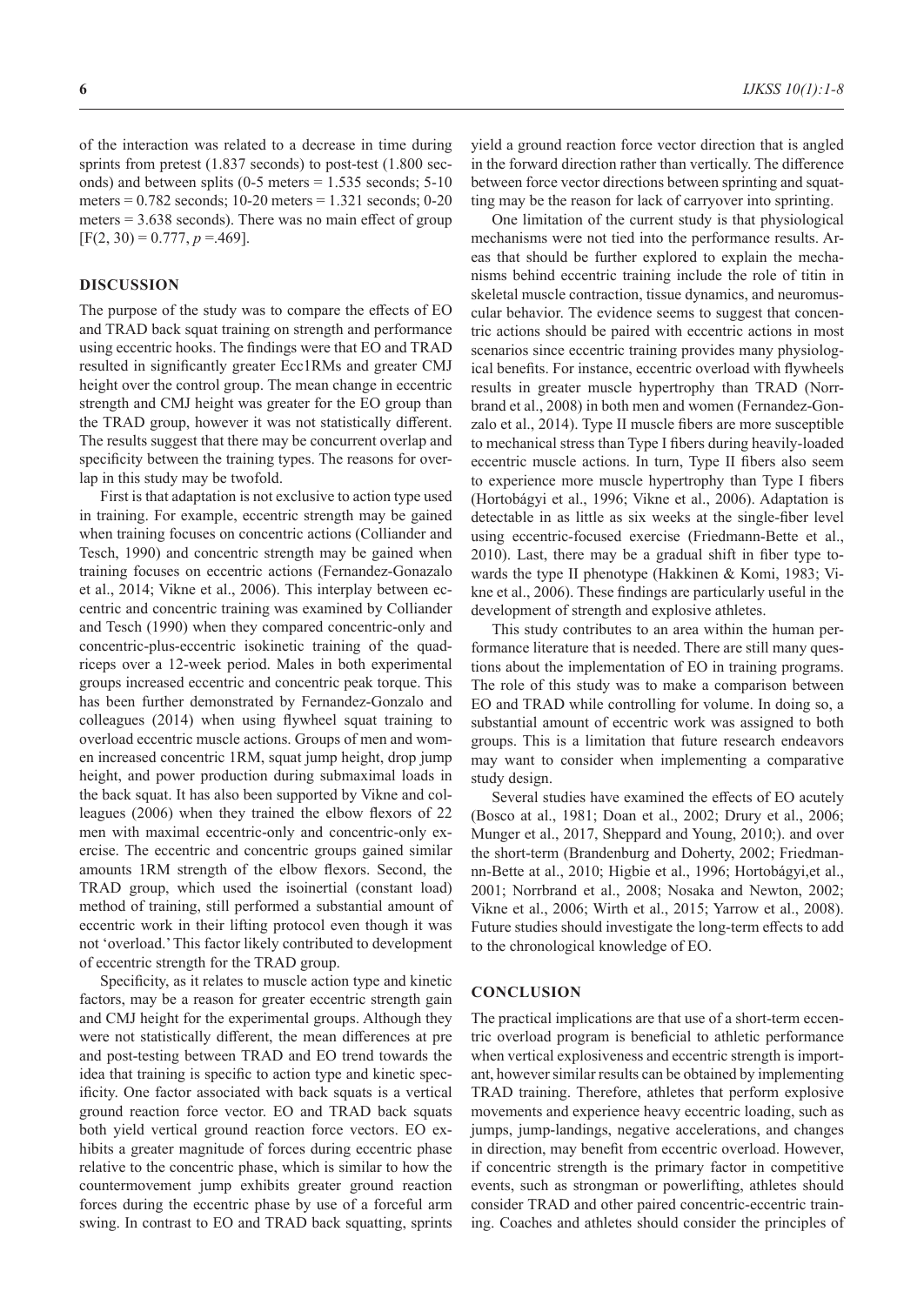*action-type specificity* and *kinetic specificity* when designing an RT program.

## **REFERENCES**

- Archer, D. C., Brown, L. E., Coburn, J. W., Galpin, A. J., Drouet, P. C., Leyva, W. D., Munger, C.N., & Wong, M. A. (2016). Effects of short-term jump squat training with and without chains on strength and power in recreational lifters. *International Journal of Kinesiology and Sports Science*, *4*(4), 18-24, https://doi. org/10.7575/aiac.ijkss.v.4n.4p.18
- Baroni, B. M., Rodrigues, R., Franke, R. A., Geremia, J. M., Rassier, D. E., & Vaz, M. A. (2013). Time course of neuromuscular adaptations to knee extensor eccentric training. *International Journal of Sports Medicine*, 34(10), 904-911. https://doi.org/10.1055/s-0032-1333263
- Baroni, B. M., Stocchero, C. M. A., Do Espirito Santo, R. C., Ritzel, C. H., & Vaz, M. A. (2011). The effect of contraction type on muscle strength, work and fatigue in maximal isokinetic exercise. *Isokinetics and Exercise Science, 19*(3), 215-220. https://doi.org/10.3233/IES-2011-0421
- Bartolini, J. A., Brown, L. E., Coburn, J. W., Judelson, D. A., Spiering, B. A., Aguirre, N. W., & Harris, K. B. (2011). Optimal elastic cord assistance for sprinting in collegiate women soccer players. *The Journal of Strength and Conditioning Research*, *25*(5), 1263-1270. https:// doi.org/10.1519/JSC.0b013e318215f575
- Brandenburg, J. P., & Doherty, D. (2002). The effects of accentuated eccentric loading on strength, muscle hypertrophy, and neural adaptations in trained individuals*. Journal of Strength and Conditioning Research*, 16(1), 25-32. https://doi.org/10.1519/00124278-200202000- 00005
- Bosco, C., Komi, P. V., & Ito, A. (1981). Prestretch potentiation of human skeletal muscle during ballistic movement*. Acta Physiologica Scandinavica*, 111(2), 135-140. https://doi.org/10.1111/j.1748-1716.1981.tb06716.x
- Colliander, E. B., & Tesch, P. A. (1990). Effects of eccentric and concentric muscle actions in resistance training. *Acta Physiologica Scandinavica*, *140*(1), 31-39. https:// doi.org/10.1111/j.1748-1716.1990.tb08973.x
- De Hoyo, M., Pozzo, M., Sañudo, B., Carrasco, L., Gonzalo-Skok, O., Domínguez-Cobo, S., & Morán-Camacho, E. (2015). Effects of a 10-week in-season eccentric-overload training program on muscle-injury prevention and performance in junior elite soccer players*. International Journal of Sports Physiology and Performance*, 10(1), 46-52. https://doi.org/10.1123/ijspp.2013-0547
- Doan, B. K., Newton, R. U., Marsit, J. L., Triplett-McBride, N. T., Koziris, L. P., Fry, A. C., & Kraemer, W. J. (2002). Effects of increased eccentric loading on bench press 1RM. *The Journal of Strength and Conditioning Research*, 16(1), 9-13. https://doi. org/10.1519/00124278-200202000-00002
- Drury, D. G., Stuempfle, K. J., Mason, C. W., & Girman, J. C. (2006). The effects of isokinetic contraction velocity on concentric and eccentric strength of the biceps brachii.

*The Journal of Strength and Conditioning Research*, 20(2), 390-395. https://doi.org/10.1519/R-16154.1

- English, K. L., Loehr, J. A., Lee, S. M., & Smith, S. M. (2014). Early-phase musculoskeletal adaptations to different levels of eccentric resistance after 8 weeks of lower body training. *European Journal of Applied Physiology*, 114(11), 2263-2280. https://doi.org/10.1007/ s00421-014-2951-5
- Farthing, J. P., & Chilibeck, P. D. (2003). The effects of eccentric and concentric training at different velocities on muscle hypertrophy. *European Journal of Applied Physiology*, 89(6), 578-586. https://doi.org/10.1007/s00421- 003-0842-2
- Fernandez-Gonzalo, R., Lundberg, T. R., Alvarez-Alvarez,L., & de Paz, J. A. (2014). Muscle damage responses and adaptations to eccentric-overload resistance exercise in men and women. *European Journal of Applied Physiology, 114*(5), 1075-1084. https://doi.org/10.1007/s00421- 014-2836-7
- Friedmann-Bette, B., Bauer, T., Kinscherf, R., Vorwald, S., Klute, K., Bischoff, D., Müller, H., Weber, M., Metz, J., Kauczor, H., Bärtsch, P. (2010). Effects of strength training with eccentric overload on muscle adaptation in male athletes. *European Journal of Applied Physiology, 108*(4), 821-836. https://doi.org/10.1007/s00421-009- 1292-2
- Häkkinen, K., & Komi, P. V. (1983). Changes in neuromuscular performance in voluntary and reflex contraction during strength training in man. *International Journal of Sports Medicine, 4*(4), 282-288. https://doi. org/10.1055/s-2008-1026051
- Higbie, E. J., Cureton, K. J., Warren, G. L., & Prior, B. M. (1996). Effects of concentric and eccentric training on muscle strength, cross-sectional area, and neural activation. *Journal of Applied Physiology*, (1985), 81(5), 2173- 2181. https://doi.org/10.1152/jappl.1996.81.5.2173
- Hortobágyi, T., Devita, P., Money, J., & Barrier, J. (2001). Effects of standard and eccentric overload strength training in young women*. Medicine and Science in Sports Exercise*, 33(7), 1206-1212. https://doi. org/10.1097/00005768-200107000-00020
- Hortobágyi, T., Hill, J. P., Houmard, J. A., Fraser, D. D., Lambert, N. J., & Israel, R. G. (1996). Adaptive responses to muscle lengthening and shortening in humans. *Journal of Applied Physiology (1985), 80*(3), 765-772. https:// doi.org/10.1152/jappl.1996.80.3.765
- Kelly, S. B., Brown, L. E., Hooker, S. P., Swan, P. D., Buman, M. P., Alvar, B. A., & Black, L. E. (2015). Comparison of concentric and eccentric bench press repetitions to failure. *The Journal of Strength and Conditioning Research, 29*(4), 1027-1032. https://doi.org/10.1519/ JSC.0000000000000713
- Maulit, M. R., Archer, D. C., Leyva, W. D., Munger, C. N., Wong, M. A., Brown, L. E., Coburn, J. W., & Galpin, A. J. (2017). Effects of kettlebell swing vs. explosive deadlift training on strength and power. *International Journal of Kinesiology and Sports Science*, *5*(1), 1-7. https://doi.org/10.7575//aiac.ijkss.v.5n.1p.1